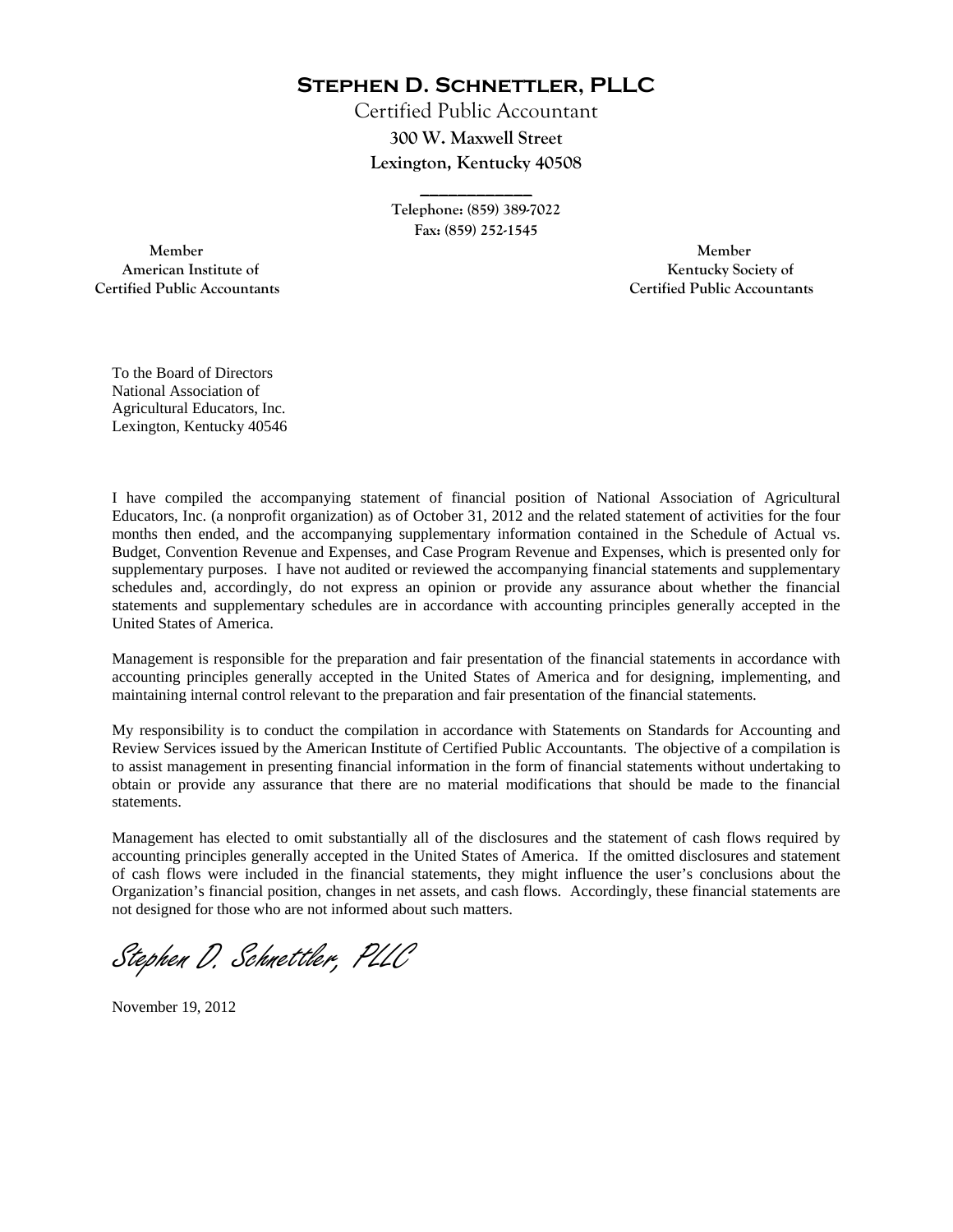# NATIONAL ASSOCIATION OF AGRICULTURAL EDUCATORS, INC. **Statement of Financial Position** October 31, 2012

| <b>ASSETS</b>                         |                 |
|---------------------------------------|-----------------|
| Cash on deposit                       | \$<br>193,776   |
| Investments - operating fund          | 432,695         |
| Investments - life membership fund    | 157,351         |
| Investments - reserve fund            | 85,724          |
| Accounts receivable                   | 156,229         |
| Prepaid expenses                      | 18,404          |
| Property and equipment - CASE         | 969             |
| Property and equipment                | 13,302          |
| <b>TOTAL ASSETS</b>                   | \$<br>1,058,450 |
| <b>LIABILITIES AND NET ASSETS</b>     |                 |
| <b>LIABILITIES</b>                    |                 |
| Accounts payable                      | \$<br>7,880     |
| Accrued leave payable                 | 26,290          |
| Other current liabilities             | 4,601           |
| <b>TOTAL LIABILITIES</b>              | 38,771          |
| <b>NET ASSETS</b>                     |                 |
| Unrestricted net assets:              |                 |
| Current operation                     | 698,006         |
| Board designated for special purposes | 157,411         |
| Temporarily restricted net assets     | 1,252           |
| <b>CASE Project</b>                   | 163,010         |
| <b>TOTAL NET ASSETS</b>               | 1,019,679       |
| TOTAL LIABILITIES AND NET ASSETS      | \$<br>1,058,450 |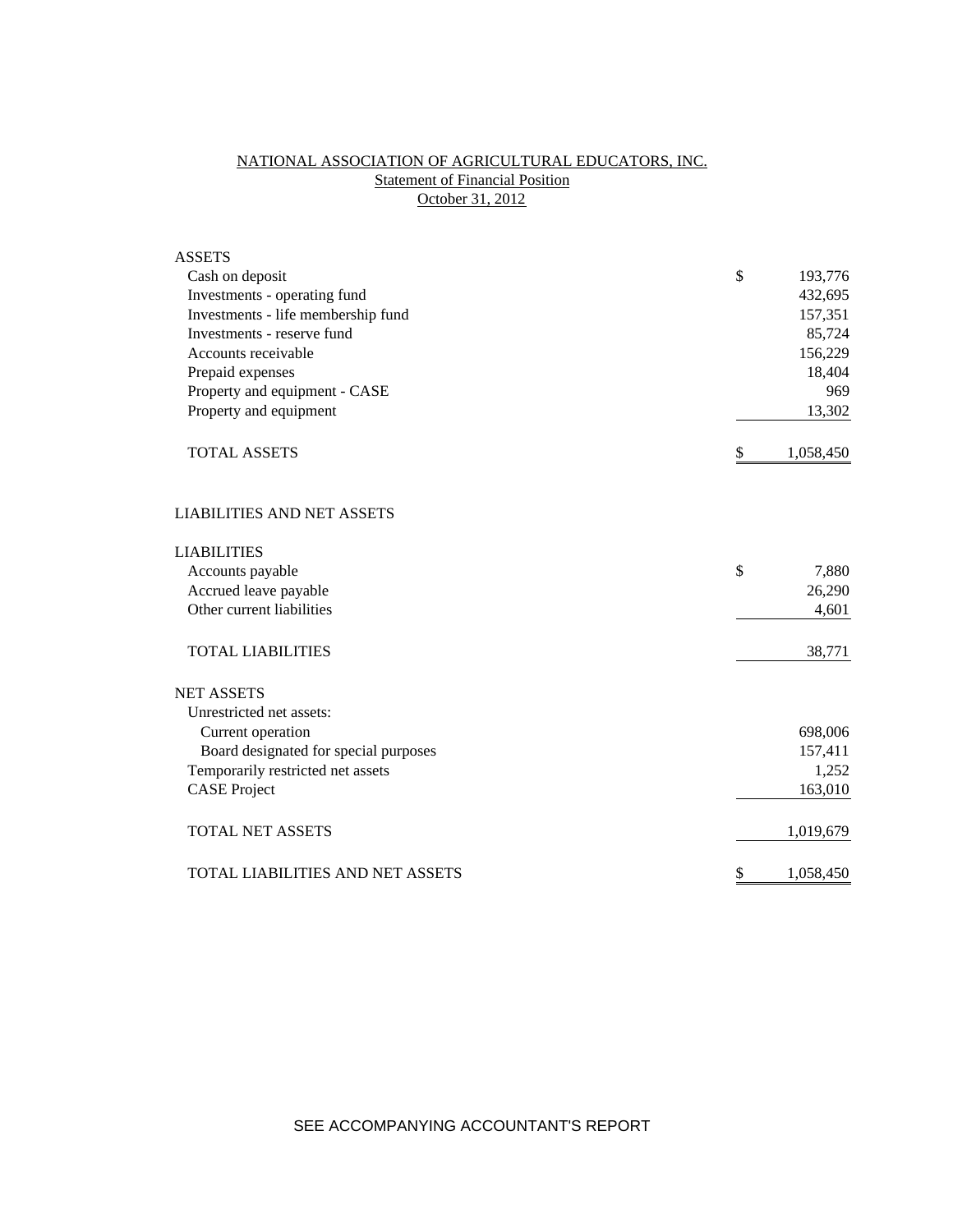### NATIONAL ASSOCIATION OF AGRICULTURAL EDUCATORS, INC. **Statement of Activities** For the Four Months Ended October 31, 2012

|                                       | Unrestricted             |               |                           |    |                 |    |           |
|---------------------------------------|--------------------------|---------------|---------------------------|----|-----------------|----|-----------|
|                                       | Current                  | Board         | Temporarily<br>Restricted |    | CASE<br>Project |    |           |
|                                       | Operations               | Designated    |                           |    |                 |    | Total     |
| Revenue, Gains and Losses             |                          |               |                           |    |                 |    |           |
| Membership dues                       | \$<br>257,902            | \$<br>4,080   | \$                        | \$ |                 | \$ | 261,982   |
| Convention registration               | 53,157                   |               |                           |    |                 |    | 53,157    |
| Sponsorship and awards                |                          |               |                           |    |                 |    |           |
| Merchandise sales                     | 2,379                    |               |                           |    |                 |    | 2,379     |
| Contributions                         |                          |               | 500                       |    |                 |    | 500       |
| Management fees                       |                          |               |                           |    |                 |    |           |
| Net realized and unrealized           |                          |               |                           |    |                 |    |           |
| gains (losses) on securities          | 19,832                   |               |                           |    |                 |    | 19,832    |
| Interest and dividends                | 1,171                    |               |                           |    |                 |    | 1,171     |
| FFA Foundation projects               | 32,948                   |               |                           |    |                 |    | 32,948    |
| CASE Program income                   |                          |               |                           |    | 492,409         |    | 492,409   |
| Other income                          | 66,902                   |               |                           |    |                 |    | 66,902    |
| Total Revenue, Gaines and Losses      | 434,291                  | 4,080         | 500                       |    | 492,409         |    | 931,280   |
| Net Assets Released from Restrictions |                          |               |                           |    |                 |    |           |
| Total Revenue, Gains and Losses       |                          |               |                           |    |                 |    |           |
| and Reclassifications                 | 434,291                  | 4,080         | 500                       |    | 492,409         |    | 931,280   |
| Expenses                              |                          |               |                           |    |                 |    |           |
| General expenses                      | 272,155                  |               |                           |    |                 |    | 272,155   |
| FFA Foundation projects               | 7,454                    |               |                           |    |                 |    | 7,454     |
| <b>CASE Program expenses</b>          | $\overline{\phantom{0}}$ |               |                           |    | 411,925         |    | 411,925   |
| Convention expenses                   | 8,955                    |               |                           |    |                 |    | 8,955     |
| Total expenses                        | 288,564                  |               |                           |    | 411,925         |    | 700,489   |
| INCREASE (DECREASE) IN NET ASSETS     | 145,727                  | 4,080         | 500                       |    | 80,484          |    | 230,791   |
| NET ASSETS AT BEGINNING OF PERIOD     | 552,279                  | 153,331       | 752                       |    | 82,526          |    | 788,888   |
| NET ASSETS AT END OF PERIOD           | \$<br>698,006            | \$<br>157,411 | \$<br>1,252               | \$ | 163,010         | \$ | 1,019,679 |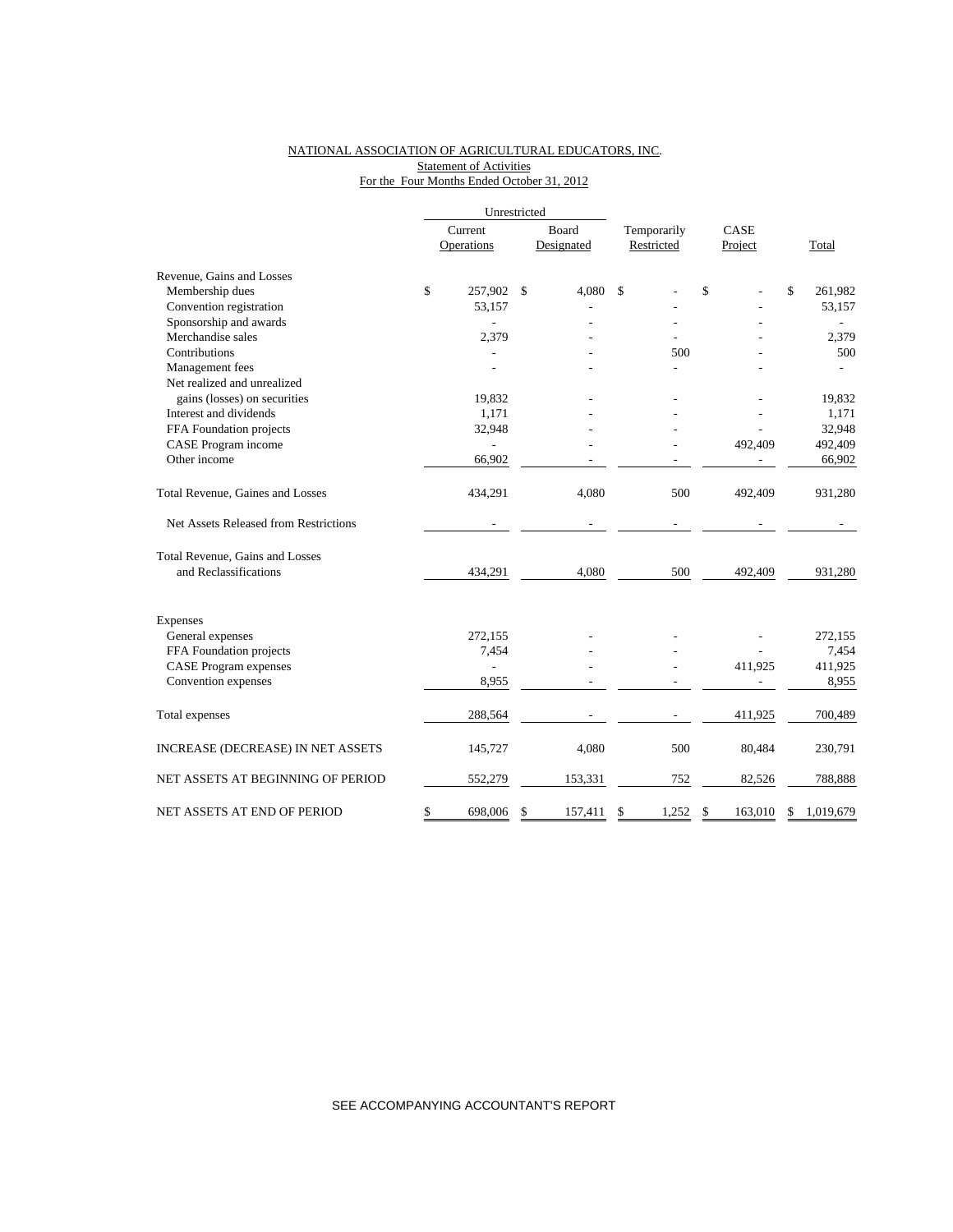### NATIONAL ASSOCIATION OF AGRICULTURAL EDUCATORS, INC. For the One and Four Months Ended October 31, 2012 Schedule of Actual vs. Budget

|                                                       | <b>MONTH</b><br><b>ACTUAL</b> | MONTH<br><b>BUDGET</b>   | MONTH<br><b>\$VARIANCE</b> | YEAR TO DATE<br><b>ACTUAL</b> | YEAR<br><b>BUDGET</b>    | YEAR<br><b>SVARIANCE</b> |
|-------------------------------------------------------|-------------------------------|--------------------------|----------------------------|-------------------------------|--------------------------|--------------------------|
| <b>REVENUE</b>                                        |                               |                          |                            |                               |                          |                          |
| Member dues                                           | \$<br>92,975                  | \$<br>32.194             | \$<br>60,781               | \$<br>258,232                 | $\mathcal{S}$<br>386,325 | \$<br>(128,093)          |
| Corporate membership dues                             | 750                           | 2,375                    | (1,625)                    | 3,750                         | 28,500                   | (24,750)                 |
| <b>NSTA Dues</b>                                      | Ĭ.                            | ÷,                       |                            |                               |                          |                          |
| Delmar scholarships                                   | ÷,                            | 625                      | (625)                      | ä,                            | 7,500                    | (7,500)                  |
| Foundation management fees                            |                               | 7,500                    | (7,500)                    | $\overline{a}$                | 90,000                   | (90,000)                 |
| MBNA affinity credit card program                     |                               | ٠                        | $\overline{a}$             |                               |                          |                          |
| Toyota vehicle lease management fee                   |                               | $\overline{\phantom{a}}$ | $\overline{a}$             |                               |                          |                          |
| Interest and dividends                                | 89                            | 833                      | (744)                      | 842                           | 10,000                   | (9, 158)                 |
| Net realized and unrealized                           |                               |                          |                            |                               |                          |                          |
| gains (losses) on securities                          | (11, 459)                     | 2,583                    | (14, 042)                  | 19,832                        | 31,000                   | (11, 168)                |
| Merchandise sales                                     | 20                            | 708                      | (688)                      | 2,379                         | 8,500                    | (6,121)                  |
| Investment income, Life Fund                          | 69                            | 333                      | (264)                      | 329                           | 4,000                    | (3,671)                  |
| Contributions, Legislative Fund                       | L,                            | ×.                       | ٠                          | 500                           | ٠                        | 500                      |
| Miscellaneous income                                  | Ĭ.                            | 500                      | (500)                      | L,                            | 6,000                    | (6,000)                  |
| Scholarship raffle proceeds                           | J.                            | 167                      | (167)                      |                               | 2,000                    | (2,000)                  |
| National Teach Ag Campaign                            | 13,591                        | $\sim$                   | 13,591                     | 27,318                        | 90,000                   | (62, 682)                |
| Teacher crisis fund                                   | 1,685                         | ٠                        | 1,685                      | 3,790                         | $\overline{\phantom{a}}$ | 3,790                    |
| <b>BFRDP</b> Grant                                    | J.                            |                          | ä,                         |                               | $\overline{\phantom{a}}$ | ÷.                       |
| AEM business manager stipend                          |                               | 333                      | (333)                      |                               | 4,000                    | (4,000)                  |
| GMAC SmartEdge program                                | ٠                             | ٠                        | L,                         | $\overline{a}$                | ÷,                       | $\overline{\phantom{a}}$ |
| Webinar revenue                                       |                               | ٠                        | L,                         |                               | ٠                        |                          |
| DuPont Agrisciense                                    | 10,201                        |                          | 10,201                     | 35,094                        |                          | 35,094                   |
| <b>NPS</b>                                            | L,                            |                          |                            |                               | $\frac{1}{2}$            |                          |
| State website development                             | ÷,                            | ÷.                       | ä,                         | 400                           | ÷,                       | 400                      |
| Hurricane relief                                      |                               | $\overline{\phantom{a}}$ | L,                         |                               |                          | $\overline{\phantom{a}}$ |
| CASE management fee                                   |                               |                          | ä,                         | ÷.                            | 20,000                   | (20,000)                 |
| Council MMM management fee                            |                               |                          |                            |                               | 5,000                    | (5,000)                  |
| FFA Foundation project - TTTK                         | 12,025                        | 3,875                    | 8,150                      | 17,355                        | 46,500                   | (29, 145)                |
| FFA Foundation project - OPAP                         | 1,625                         | 1,000                    | 625                        | 2,789                         | 12,000                   | (9,211)                  |
| FFA Foundation project - OMSP                         | 1,950                         | 1,000                    | 950                        | 2,296                         | 12,000                   | (9,704)                  |
| FFA Foundation project - OT                           | 1,986                         | 917                      | 1,069                      | 3,627                         | 11,000                   | (7, 373)                 |
| FFA Foundation project - OYM                          | 1,625                         | 917                      | 708                        | 3,631                         | 11,000                   | (7, 369)                 |
| FFA Foundation project - Lifetime Achievement         | 975                           | 208                      | 767                        | 975                           | 2,500                    | (1, 525)                 |
| FFA Foundation project - Outstanding Service Citation | 975                           | 205                      | 770                        | 975                           | 2,460                    | (1,485)                  |
| FFA Foundation teacher workshop                       | ÷,                            | 958                      | (958)                      | ÷,                            | 11,500                   | (11,500)                 |
| FFA Foundation internet café                          | Ĭ.                            | 500                      | (500)                      |                               | 6,000                    | (6,000)                  |
| FFA Foundation Pfizer classroom                       | ÷,                            | 833                      | (833)                      | $\frac{1}{2}$                 | 10,000                   | (10,000)                 |
| FFA Foundation Regional Grants Revenue                | Ĭ.                            | 1,500                    | (1,500)                    | $\overline{a}$                | 18,000                   | (18,000)                 |
| FFA Foundation Agriscience Teacher                    | 1,300                         | 1,562                    | (262)                      | 1,300                         | 18,740                   | (17, 440)                |
| FFA Foundation NATAA/NAII                             | L,                            | 10,000                   | (10,000)                   |                               | 120,000                  | (120,000)                |
| CASE program net income                               | 32,160                        | $\overline{\phantom{a}}$ | 32,160                     | 80,484                        | $\frac{1}{2}$            | 80,484                   |
| Convention net income                                 | 46,025                        | 4,463                    | 41,562                     | 44,502                        | 44,560                   | (58)                     |
| <b>TOTAL REVENUE</b>                                  | 208,567                       | 76,089                   | 132,478                    | 510,400                       | 1,019,085                | (508, 685)               |
| <b>EXPENSES</b>                                       |                               |                          |                            |                               |                          |                          |
| <b>Salaries</b>                                       | 20,919                        | 24,792                   | (3,873)                    | 99,986                        | 297,506                  | (197, 520)               |
| Taxes and benefits                                    | 5,912                         | 6,501                    | (589)                      | 24,791                        | 78,011                   | (53, 220)                |
| Computer service                                      | ÷,                            | 542                      | (542)                      | 2,250                         | 6,500                    | (4,250)                  |
| Telephone                                             | 218                           | 417                      | (199)                      | 751                           | 5,000                    | (4,249)                  |
| Accounting                                            | 500                           | 1,104                    | (604)                      | 2,000                         | 13,250                   | (11,250)                 |
| Depreciation                                          | 261                           | 583                      | (322)                      | 1,045                         | 7,000                    | (5,955)                  |
| Rent                                                  | $\overline{\phantom{a}}$      | 625                      | (625)                      | $\overline{\phantom{a}}$      | 7,500                    | (7,500)                  |
| Insurance                                             | 2,989                         | 500                      | 2,489                      | 3,554                         | 6,000                    | (2, 446)                 |
| Legal                                                 | L,                            | 83                       | (83)                       | 360                           | 1,000                    | (640)                    |
| Office Supplies                                       | 1,118                         | 583                      | 535                        | 2,792                         | 7,000                    | (4,208)                  |
| Bank charges and investment fees                      | 1,527                         | $\,$ 8 $\,$              | 1,519                      | 2,981                         | 100                      | 2,881                    |
| Printing, general                                     | $\overline{\phantom{a}}$      | 333                      | (333)                      | 1,144                         | 4,000                    | (2, 856)                 |
| Staff training                                        | Ĭ.                            | 42                       | (42)                       |                               | 500                      | (500)                    |
| Taxes and licenses                                    | $\overline{\phantom{a}}$      | 8                        | (8)                        | 20                            | 100                      | (80)                     |
| Membership and contributions                          | ÷,                            | 1,667                    | (1,667)                    | 11,599                        | 20,000                   | (8, 401)                 |
| Travel, staff                                         | 1,801                         | 2,083                    | (282)                      | 7,682                         | 25,000                   | (17, 318)                |
| Promotion and marketing                               | 6,490                         | 1,000                    | 5,490                      | 10,013                        | 12,000                   | (1,987)                  |
| Merchandise and diaries                               | $\overline{\phantom{a}}$      | 500                      | (500)                      | 6,197                         | 6,000                    | 197                      |
|                                                       | $\overline{a}$                | 8                        |                            | $\overline{\phantom{a}}$      | 100                      | (100)                    |
| Photocopying                                          | 428                           | 500                      | (8)                        | 768                           | 6,000                    |                          |
| Postage, general<br>Professional liability insurance  | $\overline{\phantom{a}}$      | 3,111                    | (72)                       |                               | 37,335                   | (5,232)<br>(37, 335)     |
| Public relations                                      | 79                            | 50                       | (3, 111)<br>29             | 288                           |                          | (312)                    |
|                                                       |                               |                          |                            |                               | 600                      |                          |
| Scholarships                                          | ÷,                            | 938                      | (938)                      | 10,500                        | 11,250                   | (750)                    |
| Travel, regional secretaries                          | 756                           | 917                      | (161)                      | 3,003                         | 11,000                   | (7, 997)                 |

(Continued)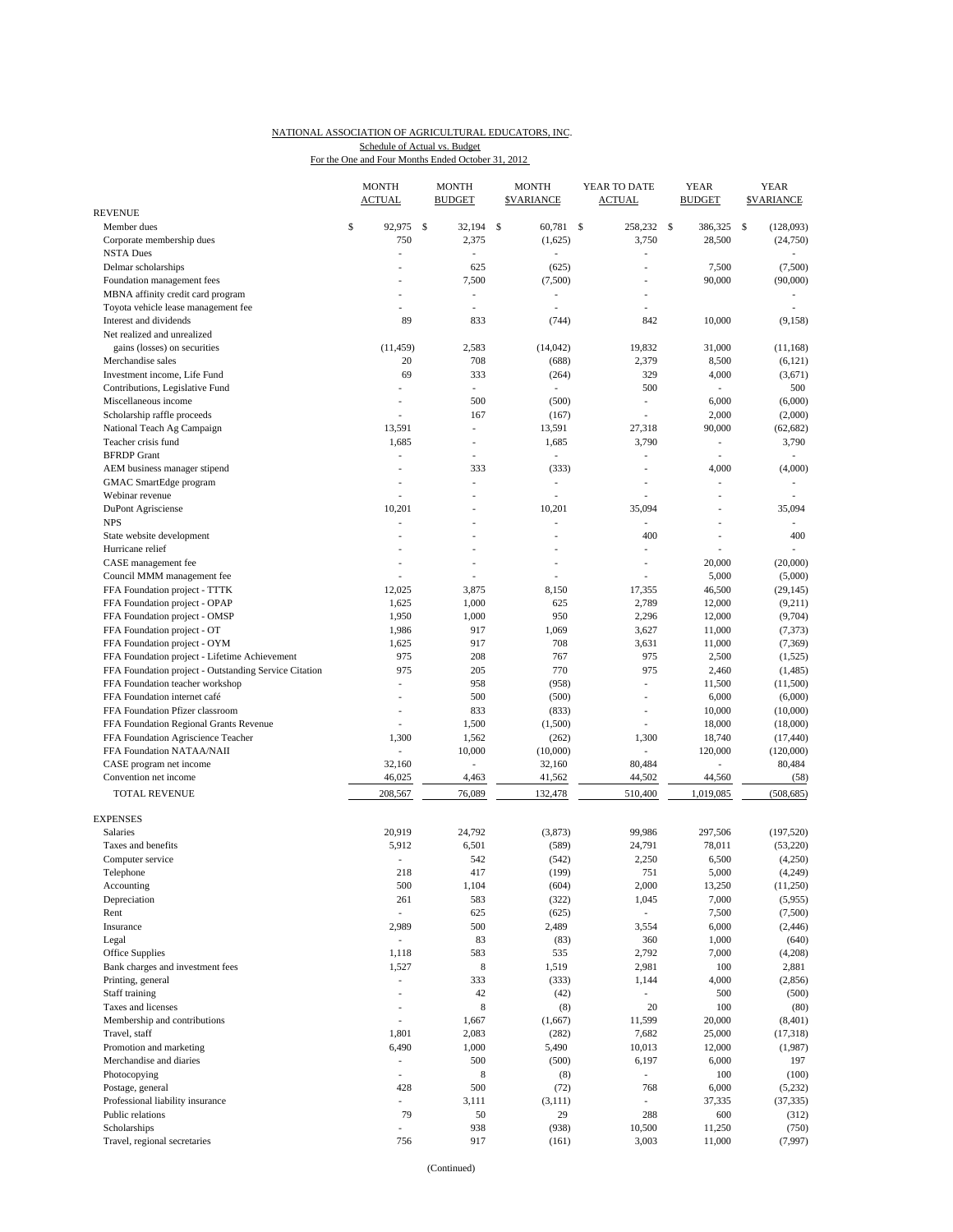# NATIONAL ASSOCIATION OF AGRICULTURAL EDUCATORS, INC. Schedule of Actual vs. Budget

|  |  | For the One and Four Months Ended October 31, 2012 |  |
|--|--|----------------------------------------------------|--|
|  |  |                                                    |  |

|                                                       | <b>MONTH</b>  | <b>MONTH</b>  | <b>MONTH</b>      | YEAR TO DATE  | <b>YEAR</b>   | <b>YEAR</b>      |
|-------------------------------------------------------|---------------|---------------|-------------------|---------------|---------------|------------------|
|                                                       | <b>ACTUAL</b> | <b>BUDGET</b> | <b>\$VARIANCE</b> | <b>ACTUAL</b> | <b>BUDGET</b> | <b>SVARIANCE</b> |
|                                                       |               |               |                   |               |               |                  |
| Travel, board of directors                            | 900           | 3,333         | (2, 433)          | 12,591        | 40,000        | (27, 409)        |
| Nat'l Teach Ag Campaign                               | 3,769         | 7,500         | (3,731)           | 27,459        | 90,000        | (62, 541)        |
| FFA Foundation project - TTTK                         | 5,026         | 3,875         | 1,151             | 5,330         | 46,500        | (41, 170)        |
| FFA Foundation project - OPAP                         |               | 1,000         | (1,000)           | 414           | 12,000        | (11,586)         |
| FFA Foundation project - OMSP                         | 346           | 1,000         | (654)             | 346           | 12,000        | (11, 654)        |
| FFA Foundation project - OT                           | 174           | 917           | (743)             | 858           | 11,000        | (10, 142)        |
| FFA Foundation project - OYM                          |               | 917           | (917)             | 506           | 11,000        | (10, 494)        |
| FFA Foundation project - Lifetime achievement         |               | 208           | (208)             |               | 2,500         | (2,500)          |
| FFA Foundation project - Outstanding service citation |               | 205           | (205)             |               | 2,460         | (2,460)          |
| FFA Foundation project - Smart Edge                   |               | ٠             | ٠                 |               |               |                  |
| FFA Foundation teacher workshop                       |               | 958           | (958)             |               | 11,500        | (11,500)         |
| FFA Foundation internet café                          |               | 500           | (500)             |               | 6,000         | (6,000)          |
| FFA Interactive Classroom                             |               | 833           | (833)             |               | 10,000        | (10,000)         |
| FFA Foundation Regional Grants                        |               | 1,500         | (1,500)           |               | 18,000        | (18,000)         |
| FFA Foundation Agrisciense Teachers                   |               | 1,562         | (1, 562)          |               | 18,740        | (18,740)         |
| FFA Foundation NATAA/NAII                             |               | 10,000        | (10,000)          |               | 120,000       | (120,000)        |
| DuPont Agriscience                                    | 6,223         |               | 6,223             | 24,488        |               | 24,488           |
| GMAC SmartEdge program                                |               | ٠             |                   |               |               |                  |
| NPS expense                                           |               | 667           | (667)             |               | 8,000         | (8,000)          |
| Webinar expense                                       | 99            | 100           | (1)               | 297           | 1,200         | (903)            |
| Teacher crisis fund                                   |               |               |                   | 2,500         |               | 2,500            |
| Communities of practice expense                       |               | 917           | (917)             | 13,096        | 11,000        | 2,096            |
| Substitute teacher hire behinds                       |               | 250           | (250)             |               | 3,000         | (3,000)          |
| <b>NSTA</b> dues                                      |               |               | ٠                 |               |               |                  |
| <b>Bad</b> debts                                      |               |               | ٠                 |               |               |                  |
| Miscellaneous                                         | (881)         |               | (881)             |               |               |                  |
| <b>TOTAL EXPENSES</b>                                 | 58,654        | 83,137        | (24, 483)         | 279,609       | 997,652       | (718, 043)       |
| NET INCOME (LOSS)                                     | \$<br>149,913 | (7,048)<br>\$ | 156,961<br>\$     | 230,791<br>\$ | 21,433<br>S   | 209,358<br>\$    |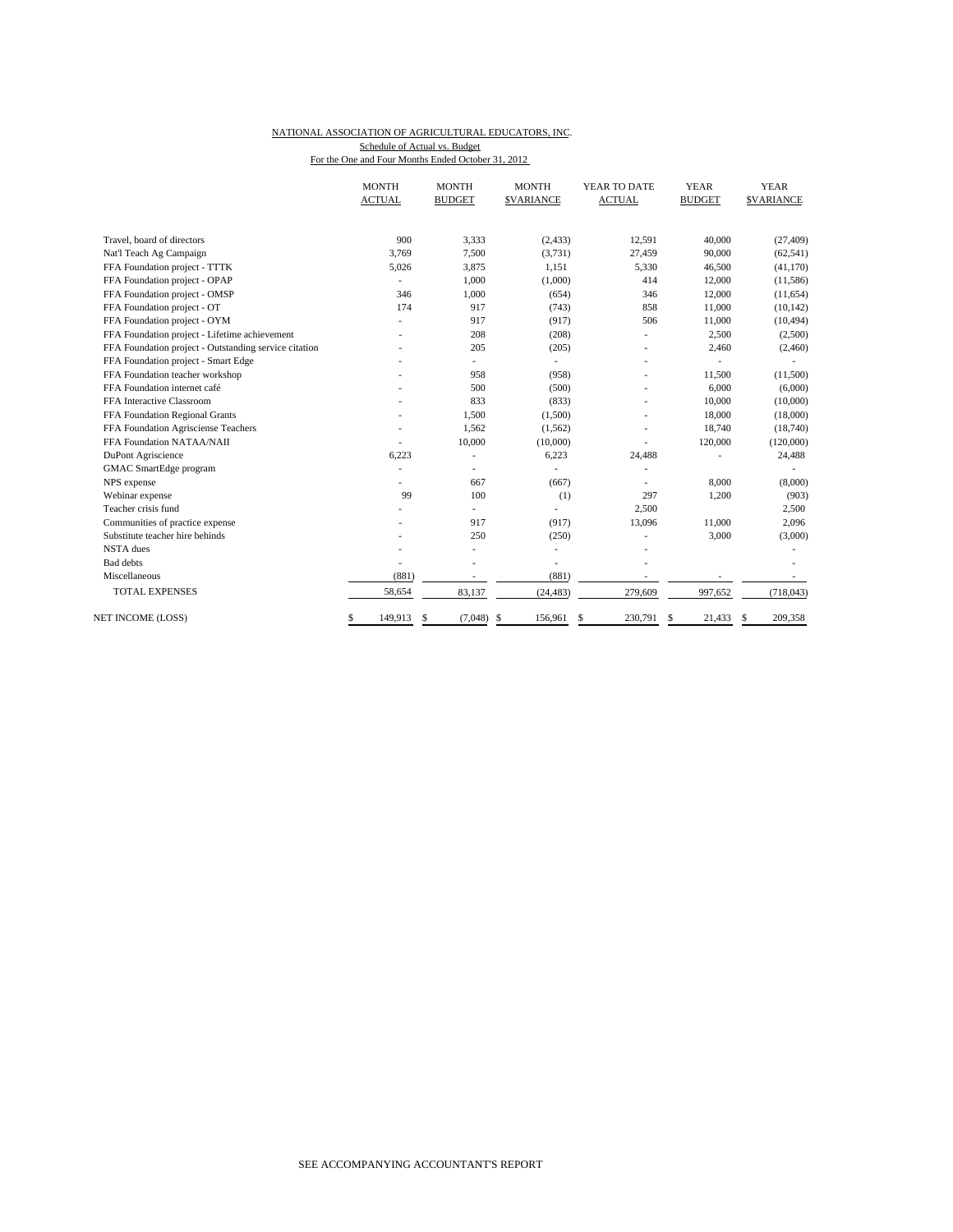#### NATIONAL ASSOCIATION OF AGRICULTURAL EDUCATORS, INC. Schedule of Convention Revenue and Expenses For the One and Four Months Ended October 31, 2012

|                                           | <b>MONTH</b><br><b>ACTUAL</b> | <b>MONTH</b><br><b>BUDGET</b> |   | <b>MONTH</b><br><b>SVARIANCE</b> |              | YEAR TO DATE<br><b>ACTUAL</b> |                    | <b>YEAR</b><br><b>BUDGET</b> | <b>YEAR</b><br><b>\$VARIANCE</b> |
|-------------------------------------------|-------------------------------|-------------------------------|---|----------------------------------|--------------|-------------------------------|--------------------|------------------------------|----------------------------------|
| <b>REVENUE</b>                            |                               |                               |   |                                  |              |                               |                    |                              |                                  |
| Convention, registration                  | \$<br>53.157                  | \$<br>7,083                   | S | 46,074                           | $\mathbf{s}$ | 53,157                        | $\mathbf{\hat{S}}$ | 85,000                       | \$<br>(31, 843)                  |
| Convention, tickets/workshops             |                               |                               |   |                                  |              |                               |                    |                              |                                  |
| Convention, trade show                    | 300                           |                               |   | 300                              |              | 300                           |                    |                              | 300                              |
| Convention - Ideas Unlimited              |                               |                               |   |                                  |              |                               |                    |                              |                                  |
| <b>Convention - Teacher Mentor</b>        |                               |                               |   |                                  |              |                               |                    |                              |                                  |
| Convention scholarship fund               |                               |                               |   |                                  |              |                               |                    |                              |                                  |
| Convention, sponsorships - FFA Foundation |                               | 4,167                         |   | (4,167)                          |              |                               |                    | 50,000                       | (50,000)                         |
| Convention, host state social             |                               | $\overline{\phantom{a}}$      |   | ä,                               |              |                               |                    | ÷,                           |                                  |
| Convention, sponsorships                  |                               | 1,667                         |   | (1,667)                          |              |                               |                    | 20,000                       | (20,000)                         |
| <b>TOTAL REVENUE</b>                      | 53,457                        | 12,917                        |   | 40,540                           |              | 53,457                        |                    | 155,000                      | (101, 543)                       |
| <b>EXPENSES</b>                           |                               |                               |   |                                  |              |                               |                    |                              |                                  |
| Convention, plaques and trophies          | ٠                             | 167                           |   | (167)                            |              | 64                            |                    | 2,000                        | (1,936)                          |
| Convention, printing                      | 1,560                         | ÷.                            |   | 1,560                            |              | 1,560                         |                    |                              | 1,560                            |
| Convention, miscellaneous                 | a.                            | 83                            |   | (83)                             |              | ÷.                            |                    | 1,000                        | (1,000)                          |
| Convention, awards                        | 5,417                         | L.                            |   | 5,417                            |              | 5,417                         |                    | 9,000                        | (3,583)                          |
| Convention, photography                   |                               |                               |   | ÷.                               |              |                               |                    |                              |                                  |
| Convention, meal functions                |                               | 417                           |   | (417)                            |              |                               |                    | 5,000                        | (5,000)                          |
| Convention, promotion and marketing       |                               | 208                           |   | (208)                            |              |                               |                    | 2,500                        | (2,500)                          |
| Convention, postage and shipping          |                               | 125                           |   | (125)                            |              |                               |                    | 1,500                        | (1,500)                          |
| Convention, equipment rental              |                               | 1,250                         |   | (1,250)                          |              |                               |                    | 15,000                       | (15,000)                         |
| Convention, workshops                     |                               |                               |   |                                  |              |                               |                    |                              |                                  |
| Convention, host state social             |                               |                               |   |                                  |              |                               |                    |                              |                                  |
| Convention, speakers                      |                               |                               |   |                                  |              |                               |                    |                              |                                  |
| Convention, trade show expense            |                               |                               |   |                                  |              |                               |                    |                              |                                  |
| Convention, tour expenses                 |                               |                               |   |                                  |              |                               |                    |                              |                                  |
| Convention, committee expense             |                               | 245                           |   | (245)                            |              |                               |                    | 2,940                        | (2,940)                          |
| Convention, sponsorships - FFA Foundation |                               | 4,167                         |   | (4,167)                          |              |                               |                    | 50,000                       | (50,000)                         |
| Convention, travel/board of directors     | 455                           | 1,167                         |   | (712)                            |              | 1,914                         |                    | 14,000                       | (12,086)                         |
| Convention, staff travel                  |                               | 625                           |   | (625)                            |              |                               |                    | 7,500                        | (7,500)                          |
| Convention, other travel                  |                               | ä,                            |   | $\sim$                           |              | ÷,                            |                    | $\overline{\phantom{a}}$     |                                  |
| <b>TOTAL EXPENSES</b>                     | 7,432                         | 8,454                         |   | (1,022)                          |              | 8,955                         |                    | 110,440                      | (101, 485)                       |
| NET INCOME (LOSS)                         | \$<br>46,025                  | 4,463                         | S | 41,562                           | \$           | 44,502                        | S                  | 44,560                       | (58)                             |